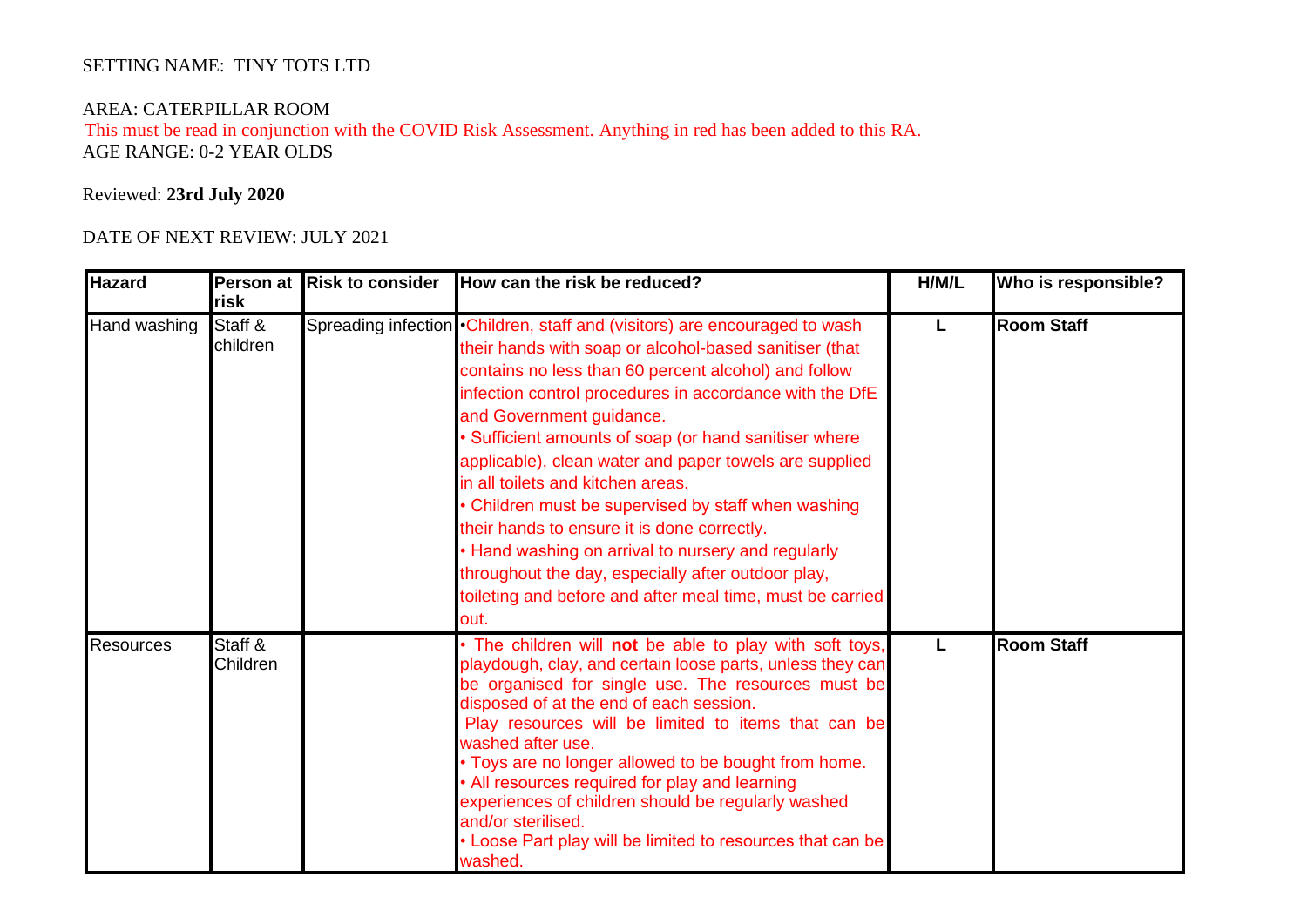|                 |                     |                                 | • The use of the sand pit will be strictly limited to the use<br>of 1 bubble group per day.<br>. Water play must not be shared across bubble groups.<br>Water play will be limited to;<br>Use by one bubble group<br>In Small quantities in the mud kitchen for pouring<br>and mixing. Antibacterial detergent should be<br>added.<br>Running water from a tap or hose pipe                                                                                                                                                                                                                                                                            |                        |
|-----------------|---------------------|---------------------------------|--------------------------------------------------------------------------------------------------------------------------------------------------------------------------------------------------------------------------------------------------------------------------------------------------------------------------------------------------------------------------------------------------------------------------------------------------------------------------------------------------------------------------------------------------------------------------------------------------------------------------------------------------------|------------------------|
| Cleaning        | Staff &<br>children |                                 | Spreading infection •Enhanced cleaning to be undertaken twice a day,<br>where required for example surfaces, toys, light<br>switches, door handles.<br>Equipment used by staff such as stationary, tablets, i-<br>pods. should be allocated to individual staff members<br>where possible and cleaned regularly.<br>Soft furnishing must be washed after use, if this isn't<br>possible then the items are bagged, labelled and<br>quarantined for 72 hours.<br>• Toys - after daily use toys are placed to one side to be<br>soaked in Milton for 15 minutes or sprayed with anti-<br>bacterial spray.<br>Sink areas are cleaned down after each use. | <b>Room staff</b>      |
| Small furniture | Children<br>adults  | Tripping, Climbing<br>& falling | Clear pathways and circulation routes<br>Furniture height appropriate to age<br>Check condition<br>Dispose of damaged furniture                                                                                                                                                                                                                                                                                                                                                                                                                                                                                                                        | Caterpillar Room Staff |
| Table           |                     |                                 | In light of an accident review, tables must only be used<br>during mealtimes and removed from the room during<br>playtimes.                                                                                                                                                                                                                                                                                                                                                                                                                                                                                                                            |                        |
| <b>Chairs</b>   |                     |                                 | The children must be sat on age appropriate chairs and<br>safety harnesses worn according to their age and<br>experience. Staff must closely supervise children who<br>are sitting on chairs without harnesses for the first time.<br>Action: to purchase a low level chair with a harness.<br>Staff to monitor children's play and to stop the children<br>climbing on furniture.                                                                                                                                                                                                                                                                     | Date completed:        |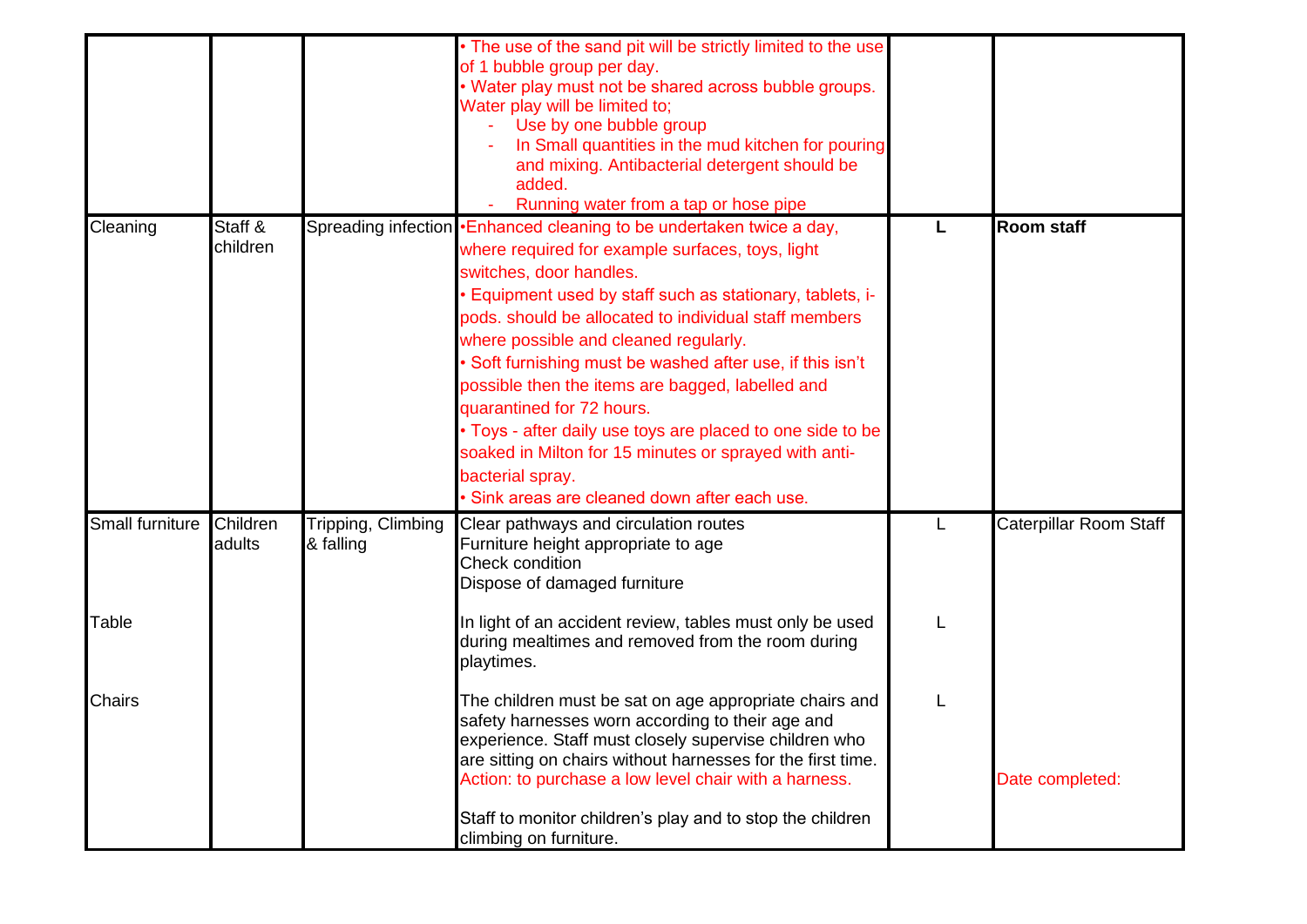| Furniture on<br>castors                                         | Children<br>adults | Movement<br><b>Trapped fingers</b>           | Lock castors                                                                                                                                                                                                                                                                                                                                                                                                                                                                                                                                                                                                                                      | L      | Caterpillar Room Staff                                              |
|-----------------------------------------------------------------|--------------------|----------------------------------------------|---------------------------------------------------------------------------------------------------------------------------------------------------------------------------------------------------------------------------------------------------------------------------------------------------------------------------------------------------------------------------------------------------------------------------------------------------------------------------------------------------------------------------------------------------------------------------------------------------------------------------------------------------|--------|---------------------------------------------------------------------|
| Soft<br>furnishings:<br>Rugs, canopy,<br>cushions,<br>blankets, | Children<br>adults | Tripping becoming<br>entangled               | Zoned in an area away from main circulation routes.<br>Where possible, furniture placed on top of rugs to<br>prevent slipping.<br>Prop the net open with cushions and monitor use.<br>Where possible soft furnishings have been removed.                                                                                                                                                                                                                                                                                                                                                                                                          | L      | Caterpillar Room Staff                                              |
| <b>Changing Area</b><br>And changing<br>unit                    | Children           | Falling<br>Ingestion of<br>substances        | All staff must have a DBS check.<br>Do not leave a child unattended.<br>Make sure that staff have all the equipment they require<br>before changing the child.<br>Wear PPE - gloves and an apron.<br>Wash hands before and after changing<br>Dispose of nappies in the yellow bin. Bin must be fitted<br>with a yellow bag.<br>Empty yellow bin daily.<br>Clean changing area after each child is changed. Store<br>cleaning products out of the reach of children. No<br>hazardous products or objects to be stored on the<br>shelving area underneath the unit.<br>Opened glove and nappy sacks must be stored out of<br>the reach of children. | L<br>L | All suitably qualified<br>adults who have had a<br><b>DBS</b> check |
|                                                                 |                    | Suffocation                                  | Half termly monitoring by management to ensure<br>correct procedures are carried out.                                                                                                                                                                                                                                                                                                                                                                                                                                                                                                                                                             | L      |                                                                     |
| <b>Nursing Chair</b>                                            | Children           | <b>Trapping fingers</b><br>Falling           | Not for child use                                                                                                                                                                                                                                                                                                                                                                                                                                                                                                                                                                                                                                 | L      | Caterpillar Room Staff                                              |
| Main Storage<br>Cupboard                                        | Children<br>adults | Trapping fingers<br>Back sprains,<br>strains | Cupboard doors to remain locked.<br>Small or potentially harmful objects to be stored on high<br>shelves.<br>Large heavy items to be stored on lower shelves.<br>Correct lifting procedure must be followed to minimise<br>injury and Manual Handling Policy must be adhered to.                                                                                                                                                                                                                                                                                                                                                                  | L      | Caterpillar Room Staff                                              |
| Underfloor<br>heating                                           | Adult              | Overheating                                  | Daily temperature checks. Temperatures not to drop<br>below 16 degrees C in the room and 18 degrees C in<br>the Sleep Room.<br>Heating set and regulated.                                                                                                                                                                                                                                                                                                                                                                                                                                                                                         | L.     | Designated adult<br>carrying out morning<br>checks.                 |
| <b>Plug Sockets</b>                                             | Children           | Electric shock                               | Set at 1200mm to the top of the switch and 400mm to<br>the bottom of the socket in accordance with building<br>regulations. All sockets have been risk assessed and<br>appropriate safety measures are in place to ensure the                                                                                                                                                                                                                                                                                                                                                                                                                     | L      | Henwood - contractor<br>Owner                                       |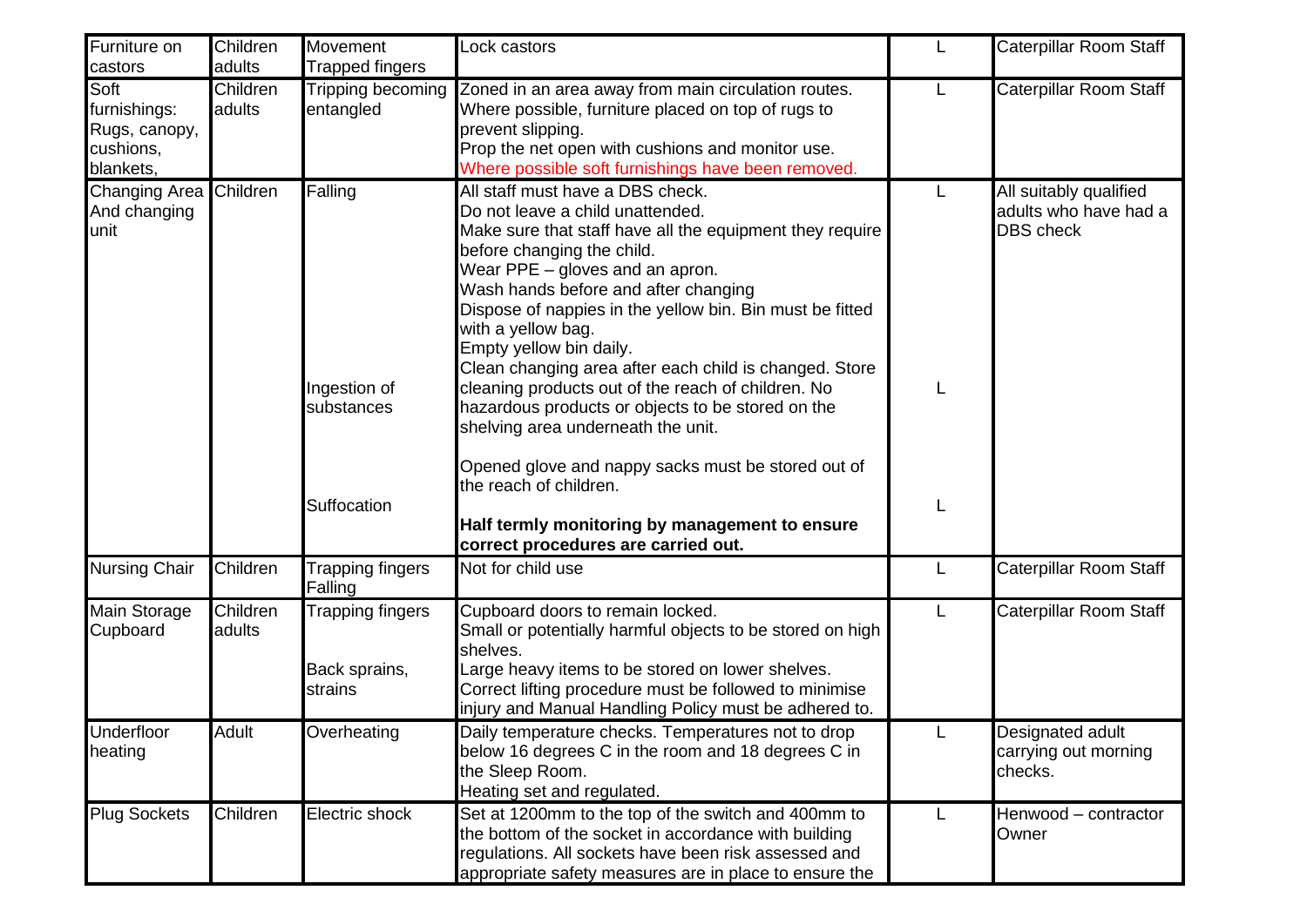|                                       |          |                                       | safety of the children.<br>We have decided not to use safety plug covers based<br>on recent research.                                                                                                                                                                                                                                                                                                                           |                        |
|---------------------------------------|----------|---------------------------------------|---------------------------------------------------------------------------------------------------------------------------------------------------------------------------------------------------------------------------------------------------------------------------------------------------------------------------------------------------------------------------------------------------------------------------------|------------------------|
| <b>Toys/Sensory</b><br><b>Objects</b> |          |                                       |                                                                                                                                                                                                                                                                                                                                                                                                                                 |                        |
| Loose parts                           | Children | Choking                               | Check toys regularly for small loose parts.<br>Dispose of broken toys.<br>Use age appropriate toys only.<br>Confirm with the room leader that the object is age<br>appropriate.<br>Any heuristic / sensory objects must be large enough so<br>that the children are unable to put into their mouths.<br>The use of jelly cubes are NOT permitted.<br>The use of shaving foam is NOT permitted                                   | Caterpillar Room Staff |
| <b>Cow Bikes</b>                      | Children | Falling                               | Not to be used on the rug area.<br>Clear space, free from large furniture. Supervised use.                                                                                                                                                                                                                                                                                                                                      |                        |
| <b>Water Tray</b>                     | Children | Drowning                              | Water play must not be shared across bubble groups.<br>Water play will be limited to;                                                                                                                                                                                                                                                                                                                                           |                        |
|                                       | Adult    | <b>Back strain</b>                    | Use by one bubble group<br>In small quantities in the mud kitchen for pouring<br>and mixing. Antibacterial detergent should be<br>added.<br>Running water from a tap or hose pipe<br>Fill water no more than a third full.<br>Do not leave children unsupervised<br>2 adults to lift and fill an empty tray.<br>Correct lifting procedure must be followed to minimise<br>injury.<br>Manual handling policy must be adhered to. |                        |
| <b>Soft Play</b>                      | Children | Falling, tripping                     | This activity must be supervised and the area where the<br>soft play is used must be free from furniture or toys.                                                                                                                                                                                                                                                                                                               |                        |
| <b>Rocking Horse</b>                  | Children | Falling, trapping<br>fingers and toes | Staff to monitor use and support children onto the<br>rocker. To ensure other children don't get too close<br>when in use.                                                                                                                                                                                                                                                                                                      |                        |
| <b>Chair Swing</b>                    | Children | Knocking other<br>children            | Think about where the chair is placed and find a quiet<br>area. Fasten the strap to secure the child in place and<br>supervise.                                                                                                                                                                                                                                                                                                 |                        |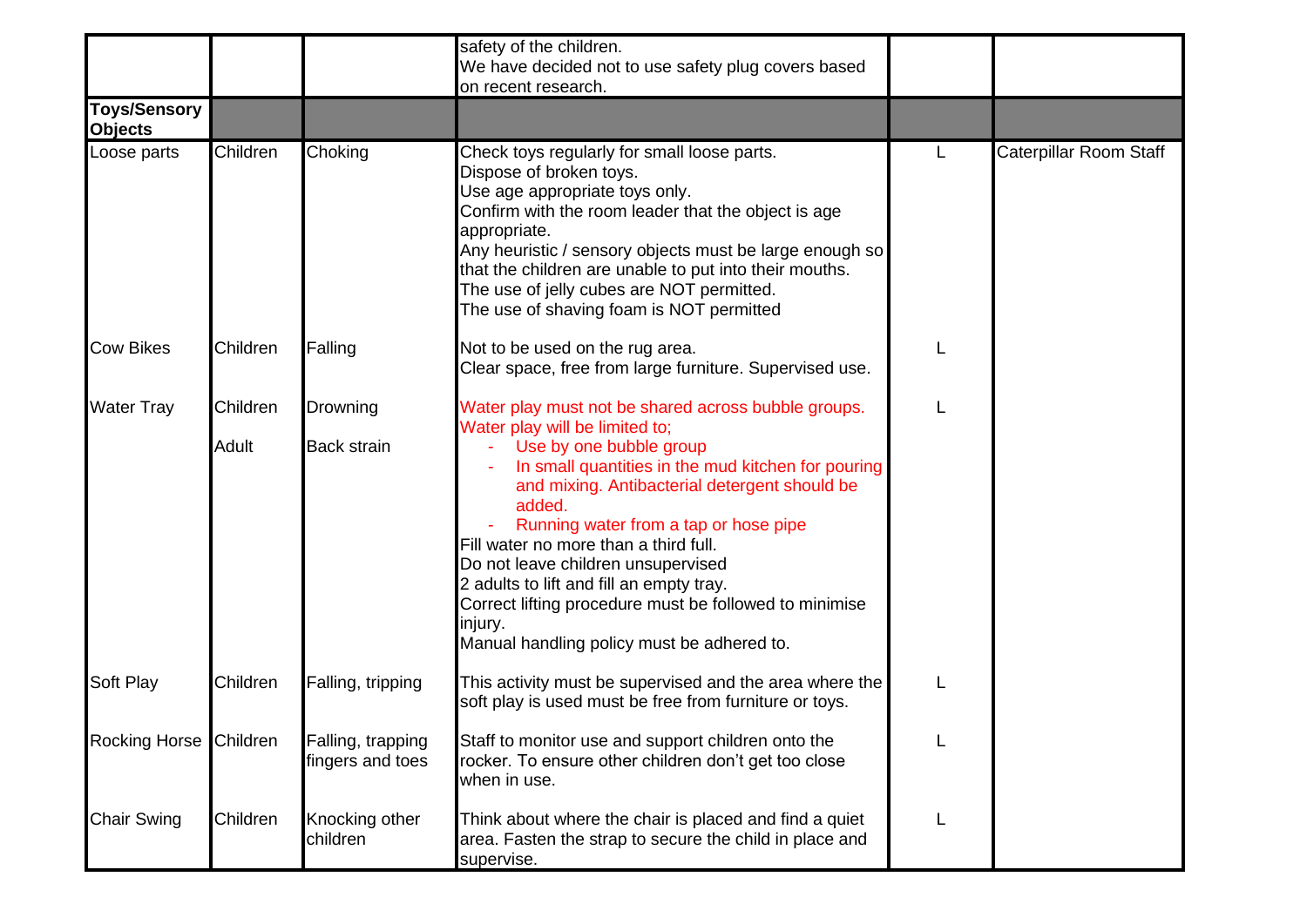| Bumbo &<br>bouncy chairs                                      | Children                  | Injury<br>Falling                        | Chairs must be placed on the floor on an even surface.<br>If there are straps these must be fastened.                                                                                                                                                                                                                                                                                                         | L |                                      |
|---------------------------------------------------------------|---------------------------|------------------------------------------|---------------------------------------------------------------------------------------------------------------------------------------------------------------------------------------------------------------------------------------------------------------------------------------------------------------------------------------------------------------------------------------------------------------|---|--------------------------------------|
| <b>SLEEP ROOM</b>                                             |                           |                                          |                                                                                                                                                                                                                                                                                                                                                                                                               |   |                                      |
| Door                                                          | Children                  | <b>Trapped fingers</b>                   | Adults to open doors only                                                                                                                                                                                                                                                                                                                                                                                     | L | Caterpillar Room Staff               |
| Cots<br><b>Hand Rail</b><br><b>Mattress</b><br>Sleep position | Children                  | Falling                                  | Base set on lowest level<br>HR: Set securely in highest position<br>Sleep position at the bottom of the cot<br>Staff to observe the child and record every 10 minutes<br>unless a child is new or under 6 months then record<br>every 5 minutes.                                                                                                                                                              | L | Caterpillar Room Staff               |
| Lifting children                                              | <b>Adults</b>             | <b>Back strain</b>                       | Correct lifting procedure must be followed to minimise<br>injury.<br>Manual handling policy must be adhered to and training<br>kept up to date using citation.<br>Regular reviews at staff meetings and supervision.                                                                                                                                                                                          | L | All Staff                            |
| <b>Spills</b><br><b>Bodily Fluids</b>                         | Children<br><b>Adults</b> | Slipping                                 | Wear correct PPE<br>Contain the spill and section off the area.<br>Mop up spillages with appropriated blue roll<br>(disposable)<br>Mop up spillages as soon as they are spotted.<br>Refer to procedure for cleaning, removal and disposal of<br>bodily fluids                                                                                                                                                 |   | All Staff                            |
| Use of push<br>chairs for<br>sleeping<br><b>MILK</b>          | Children                  | Injury<br>Falling                        | Cleaning - wiped down with an anti-bacterial spray after<br>each use and washed with warm soapy water once a<br>week.<br>Once the child is asleep the brake must<br>be applied and the push chair positioned away from the<br>main circulation area.<br>Children must be strapped in at all times when in the<br>pushchair.<br>Push chairs must be removed from the room as soon as<br>they are finished with | L | All Staff                            |
| <b>KITCHEN</b>                                                |                           |                                          |                                                                                                                                                                                                                                                                                                                                                                                                               |   |                                      |
| Storage                                                       | Children                  | Ingestion of<br>objects or<br>substances | Cupboards locks fitted, monitored and immediately<br>replaced if broken.<br>Only nappies, wipes, unopened gloves and unopened                                                                                                                                                                                                                                                                                 | L | Caterpillar Room Staff<br>Management |